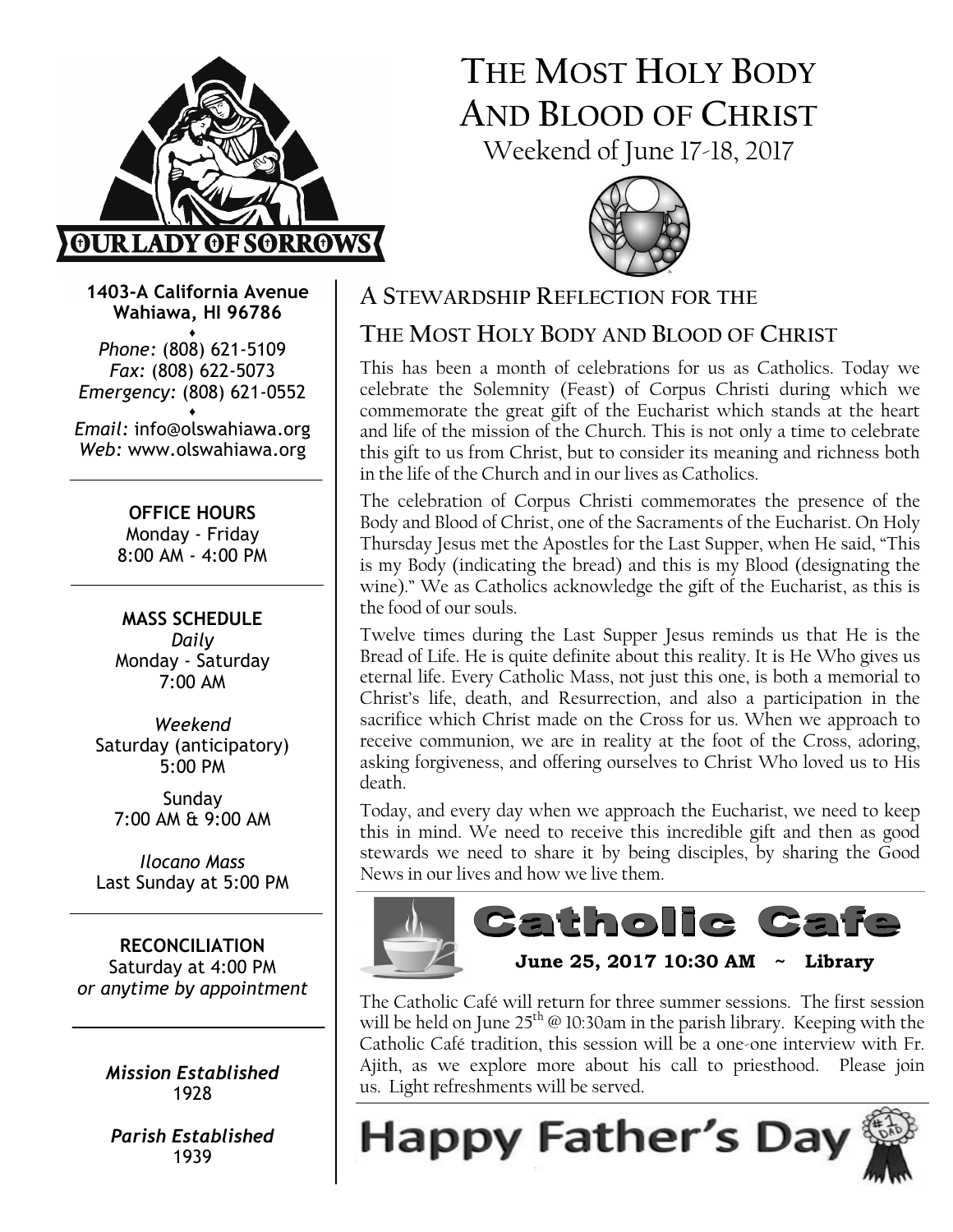### WEEKIV CALENDAR

|                     | VLLNLI CALLIYVAN                                                                                                                                                                                                                    |
|---------------------|-------------------------------------------------------------------------------------------------------------------------------------------------------------------------------------------------------------------------------------|
| <b>Jun 17 (Sat)</b> | The Most Holy Body & Blood of Christ<br>(Corpus Christi)<br><b>Father's Day</b>                                                                                                                                                     |
| <b>Jun 18 (Sun)</b> | The Most Holy Body & Blood of Christ<br>(Corpus Christi)<br><b>Father's Day</b><br>10:00am Exposition and Adoration<br>10:15am FCC Mtg (PH)<br>10:30am WGH-LTC Pry Svc<br>12:00pm Benediction<br>1:00pm OC FCC Mtg (PH/Cry Rm)      |
| <b>Jun 19 (Mon)</b> | <b>St Romuald</b><br>7:00pm EPIC Young Adult Faith Sharing (CH)                                                                                                                                                                     |
| <b>Jun 20 (Tue)</b> | Weekday                                                                                                                                                                                                                             |
| Jun 21 (Wed)        | <b>St Aloysius Gonzaga</b><br>6:30pm Youth Ministry Class (Chapel)<br>7:00pm Pastoral Council Meeting (PH)                                                                                                                          |
| <b>Jun 22 (Thu)</b> | St Paulinus of Nola / St John Fisher<br><b>St Thomas More</b><br>9:00am Craft Guild (PH)<br>10:00am Charismatic Prayer Group (Lib)<br>7:00pm Building Committee Mtg (Conf Rm)<br>Knights of Columbus Mtg (PH)<br>7:00 <sub>pm</sub> |
| <b>Jun 23 (Fri)</b> | The Most Sacred Heart of Jesus<br>7:00am Mass followed by Exposition and Holy Hour                                                                                                                                                  |
| <b>Jun 24 (Sat)</b> | The Nativity of St John the Baptist<br>9:00am Food Pantry<br>AED Training (Lib)<br>9:00am                                                                                                                                           |
| <b>Jun 25 (Sun)</b> | 12th Sunday in Ordinary Time<br>Holy Father (Peter's Pence) Second Collection<br>7:00am Infant Baptism<br>10:30am Catholic Café (Lib)                                                                                               |

∗OLS = Our Lady of Sorrows / CH = Church / PH = Parish Hall / Lib = Library / Sch = School MMP = Mililani Mortuary Park / WGH = Wahiawa General Hospital

**OBITUARY: MAY THEY REST IN PEACE** 

| +Clara Gomes     |                                        |  |
|------------------|----------------------------------------|--|
|                  | Jun 29 11:00am Funeral Mass - OLS      |  |
| +Patricia Hickok |                                        |  |
|                  | July 21 10:30pm Graveside burial - MMP |  |

If you are interested in being AED (Automated External Defibrillator) certified there will be sign-up on the parish lanai following the Masses or call the parish off at 621-5109 ext. 9720.



AED Certification Training AED Certification Training Saturday, June 24, 2017  $9:00$  AM **OLS Library** Space is Limited



TODAY'S READINGS

[Liturgical Color: White]

**Deuteronomy 8:2-3, 14b-16a**  Moses reminded the people that for forty years God tested them in the desert.

 **1 Corinthians 10:16-17**  By sharing in the eucharistic bread, Christians, though many, are one body in Christ.

> **John 6:51-58**  Jesus told the crowds that he is the living bread come down from heaven.

NEXT SUNDAY'S READINGS [Liturgical Color: Green] Jeremiah 20:10-13 · Romans 5:12-15 · Matthew 10:26-33

### **STEWARDSHIP OF TREASURE**

The Weekend of June 10-11, 2017

will be reported at a later date.

#### Mahalo for your generosity!

Offertory Envelopes: Please call the parish office at 621-5109 ext. 9720 if you are in need of a new box.

# HOLY FATHER / PETER'S PENCE SECOND COLLECTION

June 24-25, 2017



Next weekend, our second collection will be for Holy Father / Peter's Pence Collection, which provides Pope Francis with the funds he needs to carry out his charitable works around the world. The proceeds benefit our brothers and sisters on the margins of society, including victims of war, oppression, and disasters. Join our Holy Father as a witness of charity to those who are suffering.

## School Supplies Drive



Our church will once again be collecting school supplies or monetary donations to help needy children who will be returning to school without required materials.

A list of supplies that are needed may be found on the religious education bulletin board and outside the church. Last year our parish collected nearly 200 pounds of supplies and almost \$1,300.00.